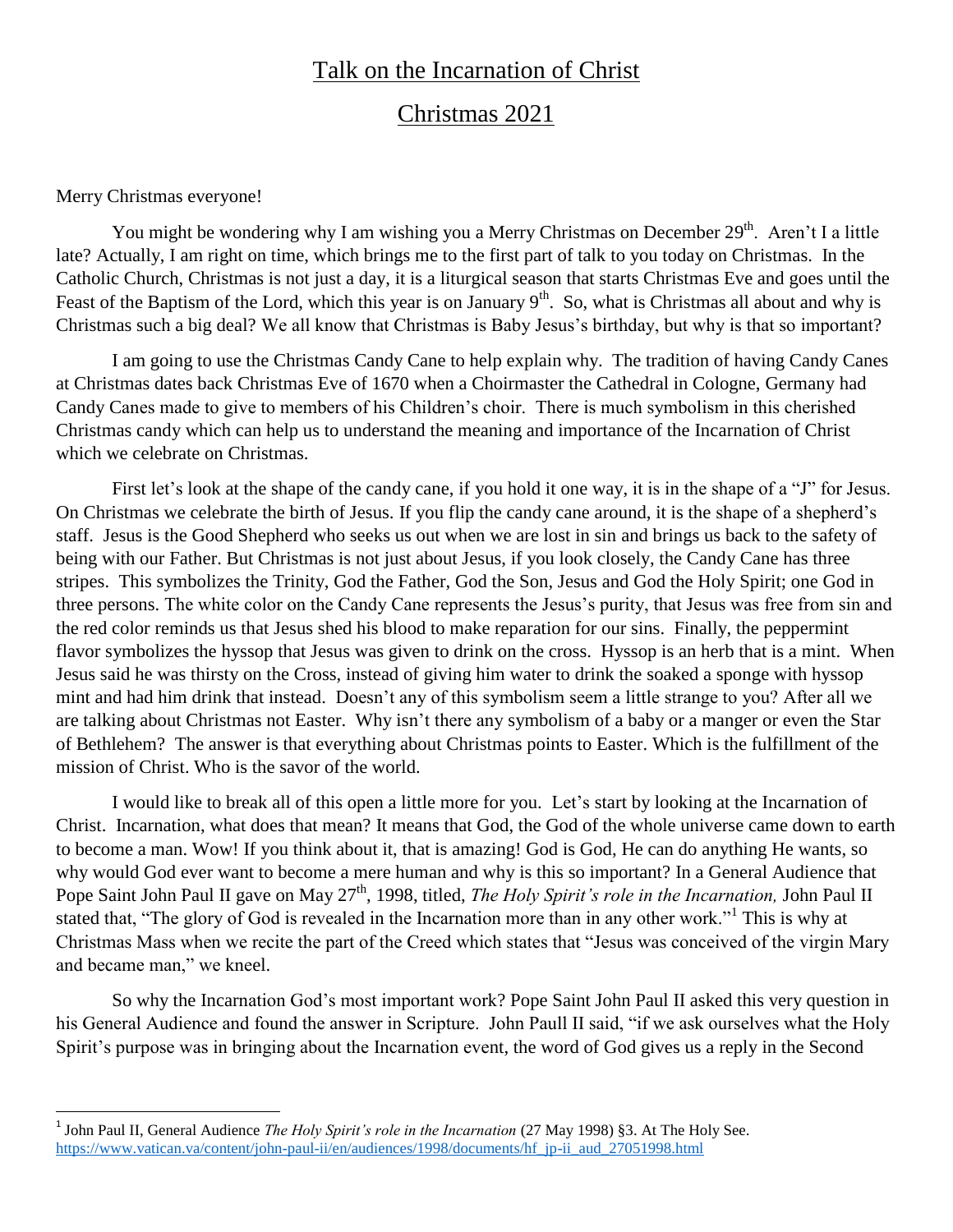Letter of Peter, telling us that it happened so that we might become 'partakers of the divine nature'  $(2 \text{ Pt } 1:4)$ .<sup>2</sup> In this act, God elevated our human dignity. Humans have always been dignified, different in nature from other creatures because humans are the only creation of God that was made in the image and likeness of God. (Gen 1:26-27) However, humans were not living in that dignified state because of the Original Sin of Adam and Eve. Through this Original sin we were separated from God, not able to participate in the divine nature as God had intended for us. "The word became flesh," (Jn 1:14) to restore our human dignity by elevating our fallen nature back to the Divine. Vatican II Council explains this by saying that, "to the sons of Adam He (Jesus) restores the divine likeness which had been disfigured from the first sin onward. Since human nature as He (Jesus) assumed it… has been raised up to a divine dignity…by His incarnation, the Son of God has united Himself…with every (human)."<sup>3</sup> Jesus came to restore our human nature, to make our fallen human world more humane, that is to make it more human! Human, as God had always intended; a human nature united with the Divine.

So, what is this Divine nature? It is rooted in love. God is love. (1 Jn 4:8) I did not say that God loves, what I said is that God is love. One of theological virtues of God is love. What does this mean? What is a theological virtue? A theological virtue is not something that God does; it is what God is. It is what comprises God. God is love. Love does not exist outside of God. All love comes from God because God is love. Therefore, it is our human nature to love. It is this divine nature of love that Jesus came to restore and to establish the Kingdom of God, the Kingdome of love.

Let's unpack this a little more. What does this divine love look like? To discover this, we need first to discover what the Divine is. God is the Trinity, The Father, The Son and The Holy Spirit, one God in three persons. Each equal in stature and equally revered by the others. God is not a loner! The three persons of God are in perfect relationship with each other. A relationship of perfect love and respect. Humans are created in the image and likeness of God. We had fallen into sin but Jesus came to redeem us and restore that image and likeness of God. Therefore, since God is in perfect relationship, Father, Son and Holy Spirit. We humans are made to be in relationship with each other. A relationship rooted in love and respect for each other and for God. That is why the Vatican II council stated that, "For this reason, love of God and neighbor is the first and greatest commandment. Sacred Scripture teaches us that love of God cannot be separated from love of neighbor."<sup>4</sup>

So, who is our neighbor? Is it just the people we choose to like or is it also those that we find unlikeable? Is it those that look like us or is it also those that look and act differently than us? Can we choose who our neighbor is and forget about all the rest? No, our Neighbor is the whole human family. Vatican II states, "God who has fatherly concern for everyone, has willed that all men should constitute one family and threat one another in a spirit of brotherhood. For having been created in the image of God who "from one man has created the whole human race and made them live all over the face of the earth' (Acts 17:26) All humans are called to one and the same goal, namely God Himself."<sup>5</sup> To establish the Kingdom of God by loving God and neighbor.

How do you start to establish this Kingdom? You start first by acknowledging that God is real and that this real God loves you immensely. It is not possible for any of us to spread the love of God until we have allowed ourselves be immersed in God"s love for us. Once we truly allow ourselves to be filled with God"s love, that love will naturally flow out of us to others. I invite all of you to join me in this journey to discover God love for us. Throughout the month of January, I will be posting daily reflections on God's immense love for each of us. To allow that love to fill us and then to flow out to others, to our families, to those in our

<sup>&</sup>lt;sup>2</sup> Ibid

<sup>&</sup>lt;sup>3</sup> Vatican Council II, Pastoral Constitution on The Church in The Modern World *Gaudium et Spes* (7 December 1965) §22. at The Holy See. [https://www.vatican.va/archive/hist\\_councils/ii\\_vatican\\_council/documents/vat-ii\\_const\\_19651207\\_gaudium-et-spes\\_en.html](https://www.vatican.va/archive/hist_councils/ii_vatican_council/documents/vat-ii_const_19651207_gaudium-et-spes_en.html)

<sup>4</sup> *Gaudium et Spes* §24.